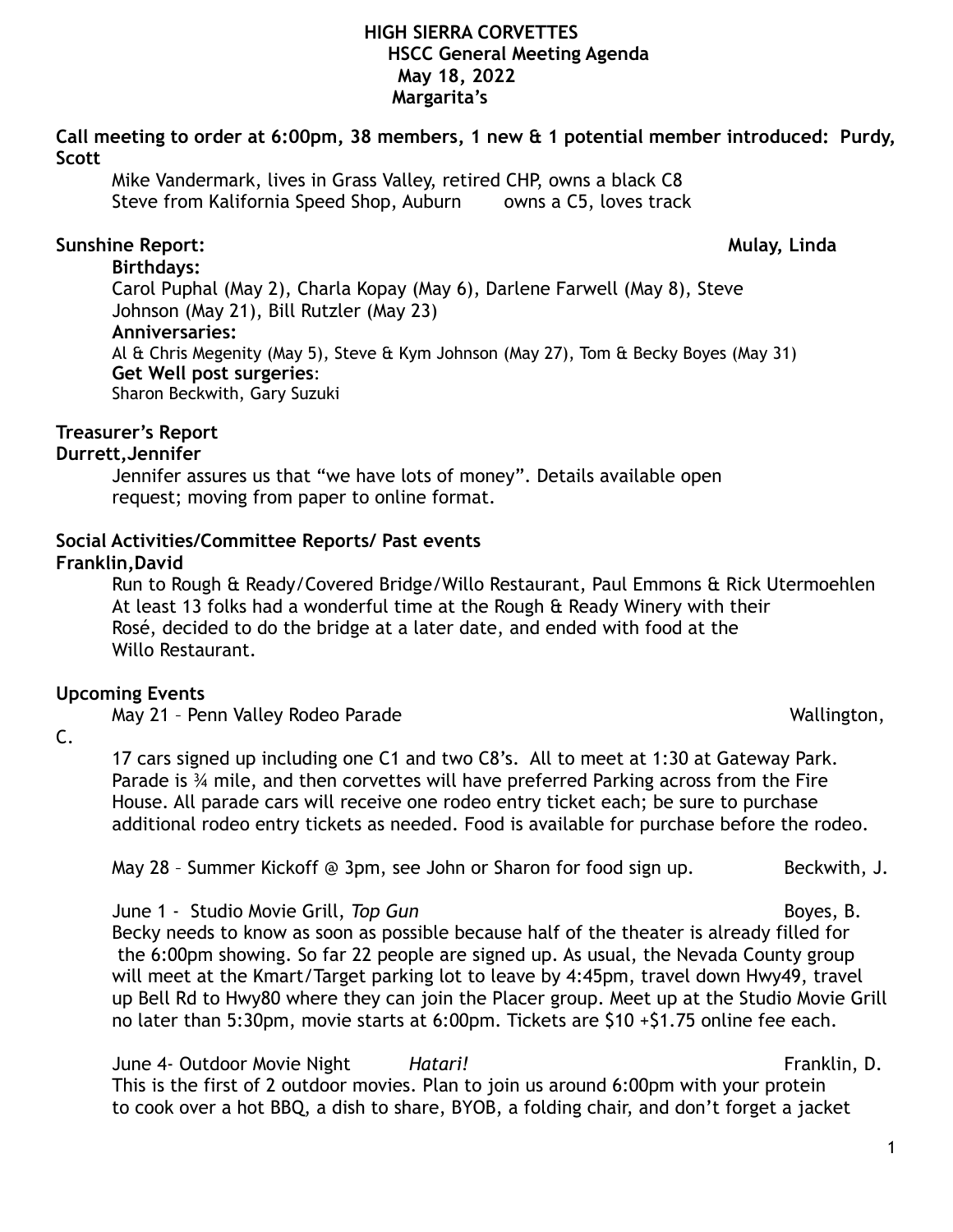or blanket when the evening cools off. Movie starts around dusk, approx. 8:45 or so. RSVP by June 1<sup>st</sup> to Debbie by email or text with what you plan to bring.

June 11<sup>th</sup> - Allegheny Run Johnson, S.

 Don't be the one to miss out on this 3-in-1 event. Start with Cars N Coffee in the Kmart/Target parking lot near SPD market from 07-10:00am. Driver's meeting at 10:00, depart down Hwy20 to Brown's Valley, take Marysville Rd, connect with Hwy49 to Ridge Road then Alleghany. Casey's Place offers burgers & fries, but has become a private "club". See the application on the flyer, fee is only \$5 and goes toward your 1<sup>st</sup> beverage. Let Steve or Kym know if you need a veggie burger or gluten free, or only plan on the drive. There is

## also

a gold mining town with a museum (\$2 donation).

July 4<sup>th</sup> Lake Wildwood Fireworks Show!!! Show and the settlement of the Reifel, G &

9:00.

B.

Bring your own food, beverages, dish to share, and folding chair. Bonnie will have water and iced tea.

The party is at the Reifels and begins at 7:00, and in the past the fireworks began around

July 14<sup>th</sup> Sardine Lake Dash N' Dine **Purdy, S.** Purdy, S.

 Please RSVP to Scott as soon as possible because this beautiful restaurant is only open three months out of the year. Approximately 12 couples are signed up, but Scott needs to finalize that number in two weeks. Considering staying overnight in Sierra City instead of the drive back? If so, make your reservation soon. Look for a flyer this week.

# **Racing Committee Report Suzuki, Gary**

Check the WSCC site for this year's racing schedule: [wscc.net](https://wscc.net/) Check on Hooked on Driving for their schedule: [www.hookedondriving.com](http://www.hookedondriving.com) Check Northern California Racing Club (NCRC): **[www.ncracing.org](http://www.ncracing.org)** 

# **Old Business Purdy, Scott**

Anniversary Trip - Morro Bay update 61 people are signed up, we are using 30/98 rooms,

Please RSVP soon to Becky. Sunset Cruise still a go. Hearst Castle is negotiating parking where

HSCC will drive up the main road to offer the Hearst Castle Foundation an opportunity to use pictures of the corvettes in future promotions. Rick has the dinner menu settled with the Great American Seafood Restaurant. Prices for these events will be sent out shortly. You need to

prepay your portion before we leave since HSCC must use one check to pay these vendors.

Emergency Assistance List, Anniversary Picnic New Shepherd, C. The Emergency Assistance List was finished April 30<sup>th</sup> and sent out, contact Cathy with any questions. The Anniversary Picnic committee will hold its first meeting July 7th at 1:00pm,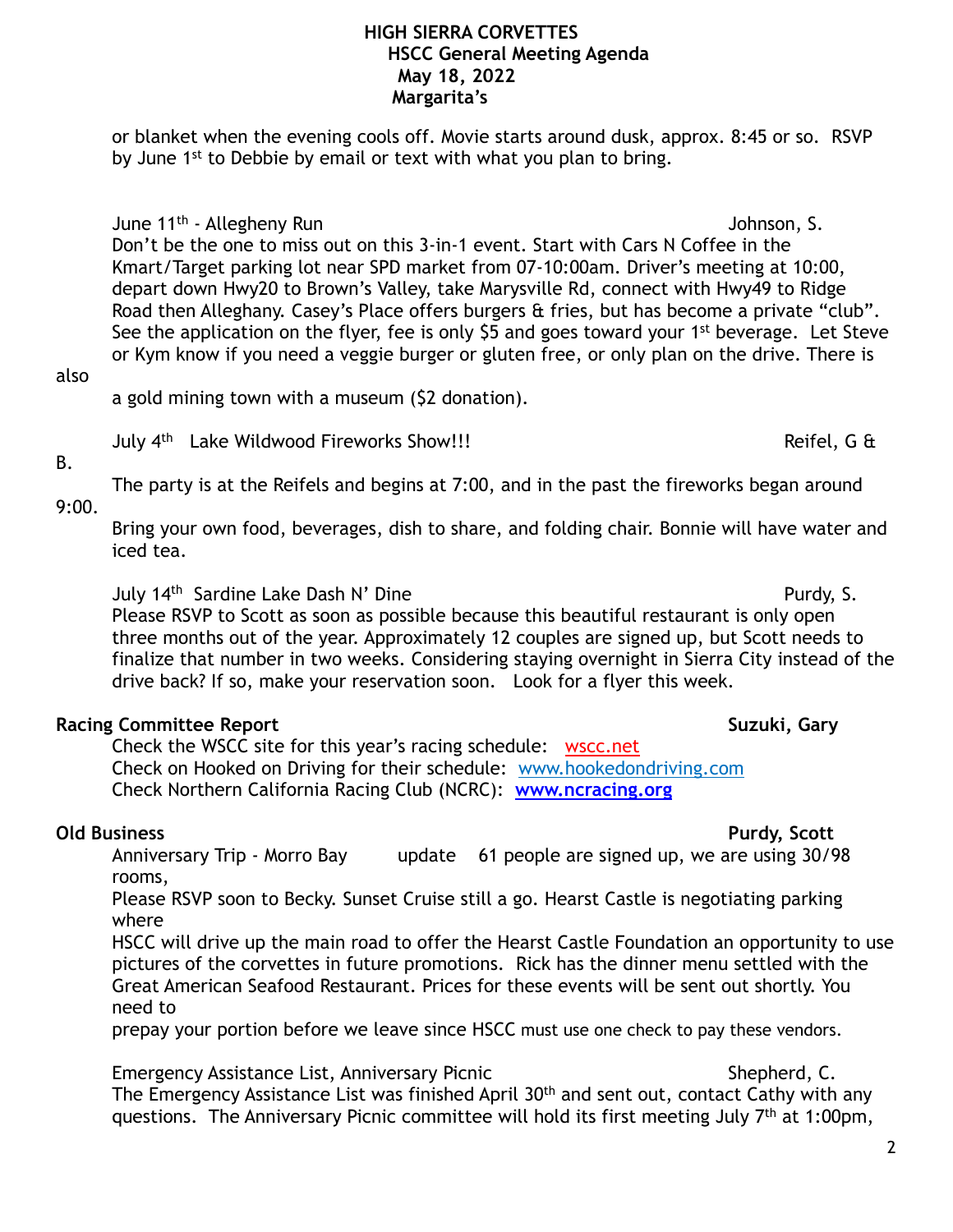with sign ups in August.

## VP Candidate Purdy, S.

Steve Johnson would like to be considered for the Vice President candidate. His focus would be on having our club offer as much driving as possible. As a reminder, the official vote will take place during the July meeting. Officers are installed during the August meeting, and

take

their positions during the September meeting.

Holiday Party update -- December 16<sup>th,</sup> Look for the "Save The Date" flyer Franklin, D.

Annual Calendar updates—reminder, our general meeting is now Wednesday. Mary Jayne will post an updated calendar to our HSCC website as changes are made.

#### **New Business Purdy, Scott**

 Raffle account now \$400, Salvation Army or Scooter Pals (both from 2014), Scooter Pals was selected. Jeff Dissing will contact them to receive their check during the June meeting.

## 2024 Corvette Caravan

 The 2019 Caravan was discussed and folks shared their fun. Steve Johnson volunteered to Chair the committee, and Bruce Puphal will be Co-Chair. Bruce is willing to organize a trip to the Grand Ole Opry again.

Pictures needed of events or activities since January 2022; also, Mary Jayne would like a a picture of you with your car to post on the website.

Hats! Franklin, Debbie We finally have black or beige hats with our High Sierra logo, and "Driving Together Since 2007" on the left side. They are available for purchase for \$17 each. Remaining stock will be brought to the meetings, or contact Debbie. A request was made for pink hats (thank you Cyndie), so let Debbie know if you want to be put on a wait list.

**Reminders** 

**Closing Purdy, Scott** 

# Sign Attendance Sheet

Save your pull-tabs (Becky Boyes), hotel items (Mary Jayne Emmons), eye glasses/Hearing Aids (Chris Megenity) and email photos of events and cars to Mary Jayne Emmons (4maryjayne@gmail.com).

Members are reminded to check out the club website at [www.highsierracorvettes.org](http://www.highsierracorvettes.org/)

## **Adjourn meeting at 6:50pm**

### **50/50 Raffle Boyes, B.**